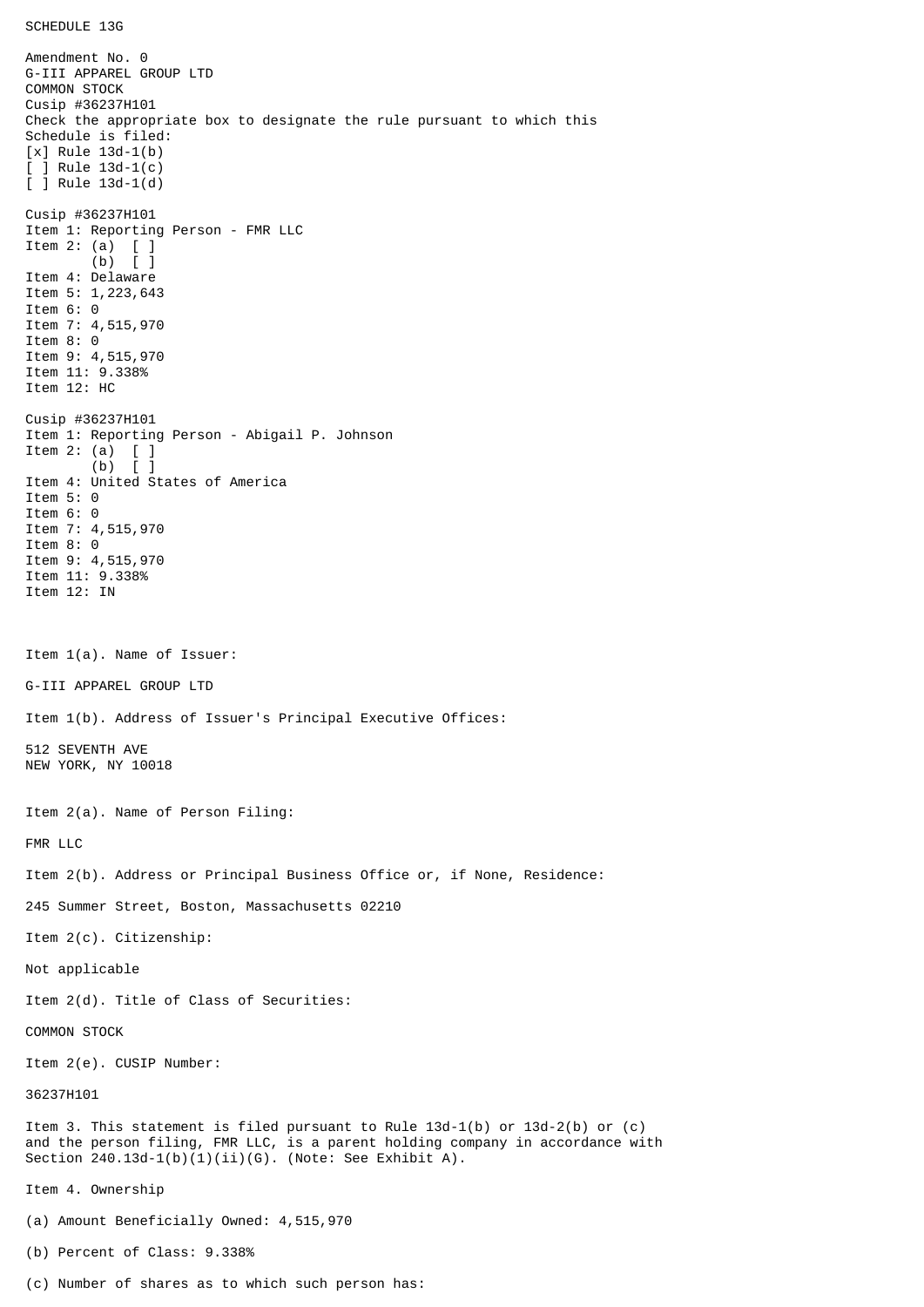(i) sole power to vote or to direct the vote: 1,223,643

(ii) shared power to vote or to direct the vote: 0

(iii) sole power to dispose or to direct the disposition of: 4,515,970

(iv) shared power to dispose or to direct the disposition of: 0

Item 5. Ownership of Five Percent or Less of a Class.

Not applicable.

Item 6. Ownership of More than Five Percent on Behalf of Another Person.

One or more other persons are known to have the right to receive or the power to direct the receipt of dividends from, or the proceeds from the sale of, the COMMON STOCK of G-III APPAREL GROUP LTD. No one other person's interest in the COMMON STOCK of G-III APPAREL GROUP LTD is more than five percent of the total outstanding COMMON STOCK.

Item 7. Identification and Classification of the Subsidiary Which Acquired the Security Being Reported on By the Parent Holding Company.

See attached Exhibit A.

Item 8. Identification and Classification of Members of the Group.

Not applicable.

Item 9. Notice of Dissolution of Group.

Not applicable.

Item 10. Certifications.

By signing below I certify that, to the best of my knowledge and belief, the securities referred to above were acquired and are held in the ordinary course of business and were not acquired and are not held for the purpose of or with the effect of changing or influencing the control of the issuer of the securities and were not acquired and are not held in connection with or as a participant in any transaction having that purpose or effect.

Signature

After reasonable inquiry and to the best of my knowledge and belief, I certify that the information set forth in this statement is true, complete and correct.

February 5, 2021 Date

/s/ Kevin M. Meagher Signature

Kevin M. Meagher Duly authorized under Power of Attorney effective as of September 28, 2018, by and on behalf of FMR LLC and its direct and indirect subsidiaries\*

\* This power of attorney is incorporated herein by reference to Exhibit 24 to the Schedule 13G filed by FMR LLC on October 9, 2018, accession number: 0000315066-18-002414.

Exhibit A

Pursuant to the instructions in Item 7 of Schedule 13G, the following table lists the identity and Item 3 classification, if applicable, of each relevant entity that beneficially owns shares of the security class being reported on this Schedule 13G.

Entity ITEM 3 Classification

FIAM LLC IA Fidelity Institutional Asset Management Trust Company BK Fidelity Management & Research Company LLC \* IA Strategic Advisers LLC IA